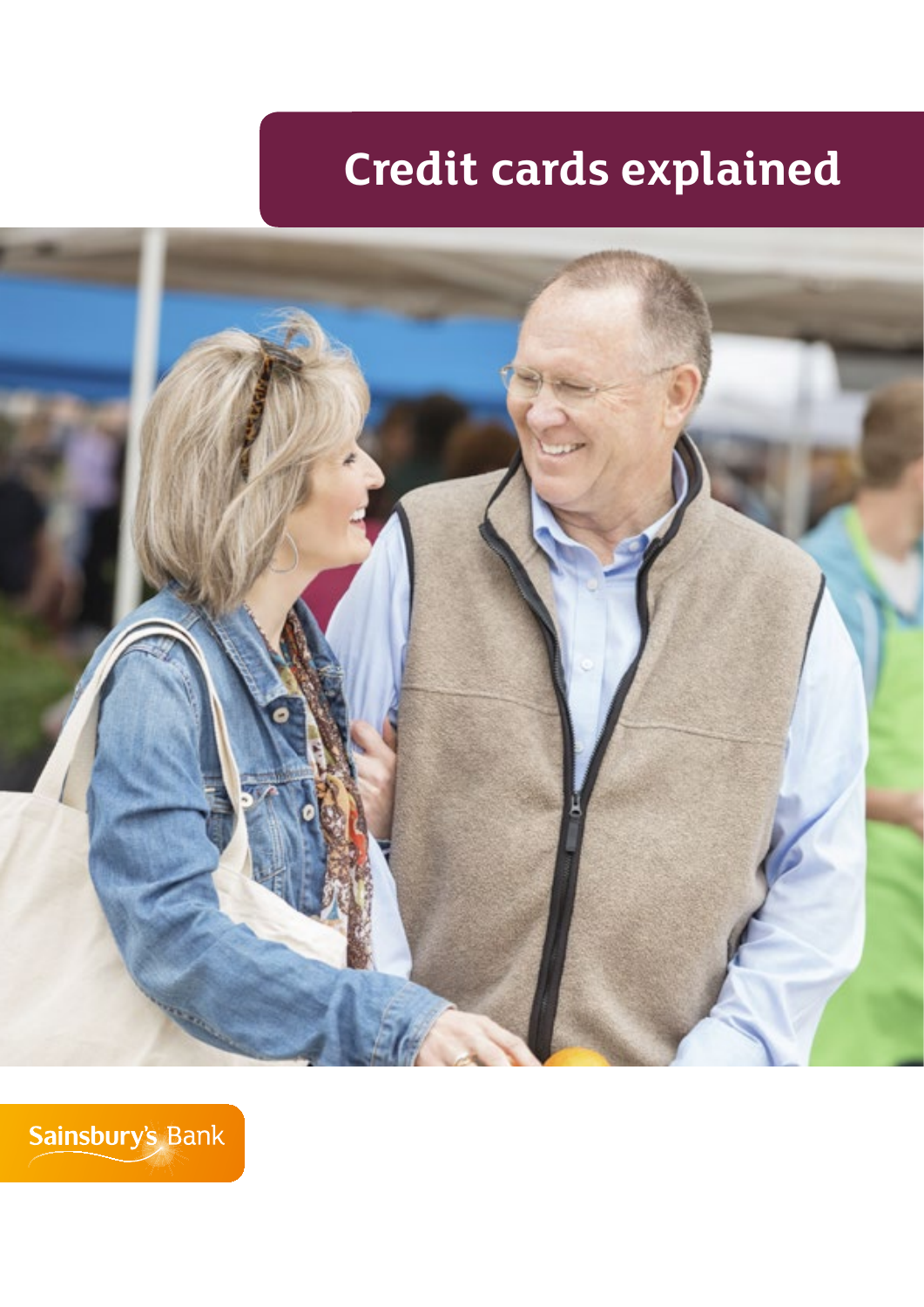### **What is a credit card?**

As its name suggests, a credit card lets you buy things on credit – meaning that you don't need to have the money upfront to pay for your purchases. If large, unexpected or emergency purchases arise, a credit card may help to manage the cost.

A credit card is a form of unsecured, short-term borrowing. Unlike many loans, your assets won't be used as security against your credit card debt. But you will generally need to have a good credit score to be successful in your application for a credit card – and certainly when applying for those cards that offer the best terms.



Paying by credit card can offer convenience and

flexibility. Credit cards typically offer interest-free borrowing on all transactions for up to 56 days. So if you clear your balance in full within the interest free period you'll will have no interest to pay.

By shopping around, it's possible to find interest-free credit cards that offer 0% interest on purchases for a longer period, sometimes a year or more. Balance transfer credit cards may also offer 0% deals to move your borrowing from one card to another.

Some credit cards give you the chance to earn cashback and rewards whenever you use them. Certain others can be used to help build a better credit score.

Although credit cards carry a signature strip, transactions made in person are usually authorised using a personal identification number or PIN.

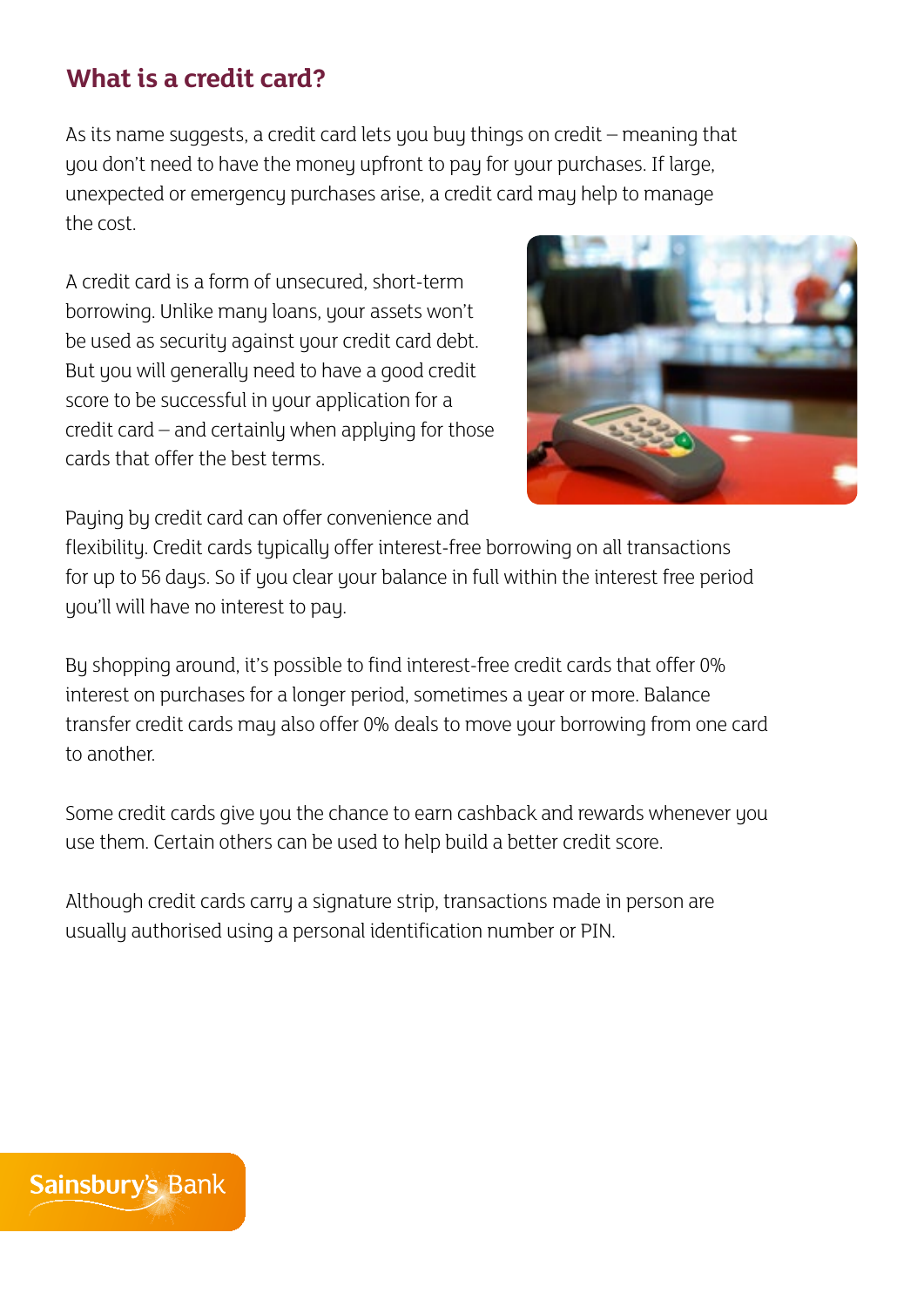# **Key card features**

Typical features of the different card types:

|                         | <b>Credit card</b>                                                                                      | <b>Debit card</b>                                                                    | <b>Store card</b>                                                                                   |
|-------------------------|---------------------------------------------------------------------------------------------------------|--------------------------------------------------------------------------------------|-----------------------------------------------------------------------------------------------------|
| <b>Transaction type</b> | Short-term credit $-$                                                                                   | Immediate debit-                                                                     | Short-term credit $-$                                                                               |
|                         | buy now, pay later                                                                                      | buy now, pay now                                                                     | buy now, pay later                                                                                  |
| <b>Interest charged</b> | Interest is charged if<br>statement balance is<br>not paid in full by due<br>date                       | No interest charged,<br>unless overdraft<br>facility is used                         | High interest - usually<br>25% or more $-$<br>charged if balance not<br>paid in full by<br>due date |
| <b>Offers</b>           | Access to 0% interest                                                                                   | Option to arrange an                                                                 | Access to in-store                                                                                  |
|                         | deals for purchases                                                                                     | overdraft facility for                                                               | and/or online offers                                                                                |
|                         | and balance transfers                                                                                   | flexibility                                                                          | and discounts                                                                                       |
| <b>Fraud protection</b> | As long as you use                                                                                      | As long as you use                                                                   | As long as you use                                                                                  |
|                         | your card responsibly,                                                                                  | your card responsibly,                                                               | your card responsibly,                                                                              |
|                         | you will be                                                                                             | you will be                                                                          | you will be                                                                                         |
|                         | protected if it is used                                                                                 | protected if it is used                                                              | protected if it is used                                                                             |
|                         | fraudulently without                                                                                    | fraudulently without                                                                 | fraudulently without                                                                                |
|                         | your knowledge (see                                                                                     | your knowledge (see                                                                  | your knowledge (see                                                                                 |
|                         | our Fraud and misuse                                                                                    | our Fraud and misuse                                                                 | our Fraud and misuse                                                                                |
|                         | section below)                                                                                          | section below)                                                                       | section below)                                                                                      |
| <b>Extra protection</b> | Chargeback possible;<br>s75 protection (see<br>Protection offered by<br>a credit card section<br>below) | Chargeback possible<br>(see Protection<br>offered by a credit<br>card section below) | N/A                                                                                                 |

A store card is a form of borrowing for use only with a particular retailer or retail group. In contrast, a store-branded credit card may be linked to the rewards programme of the named retailer but can be used in the same way as any other credit card of its type.

Find out more about fraud protection in our section on Fraud and misuse.

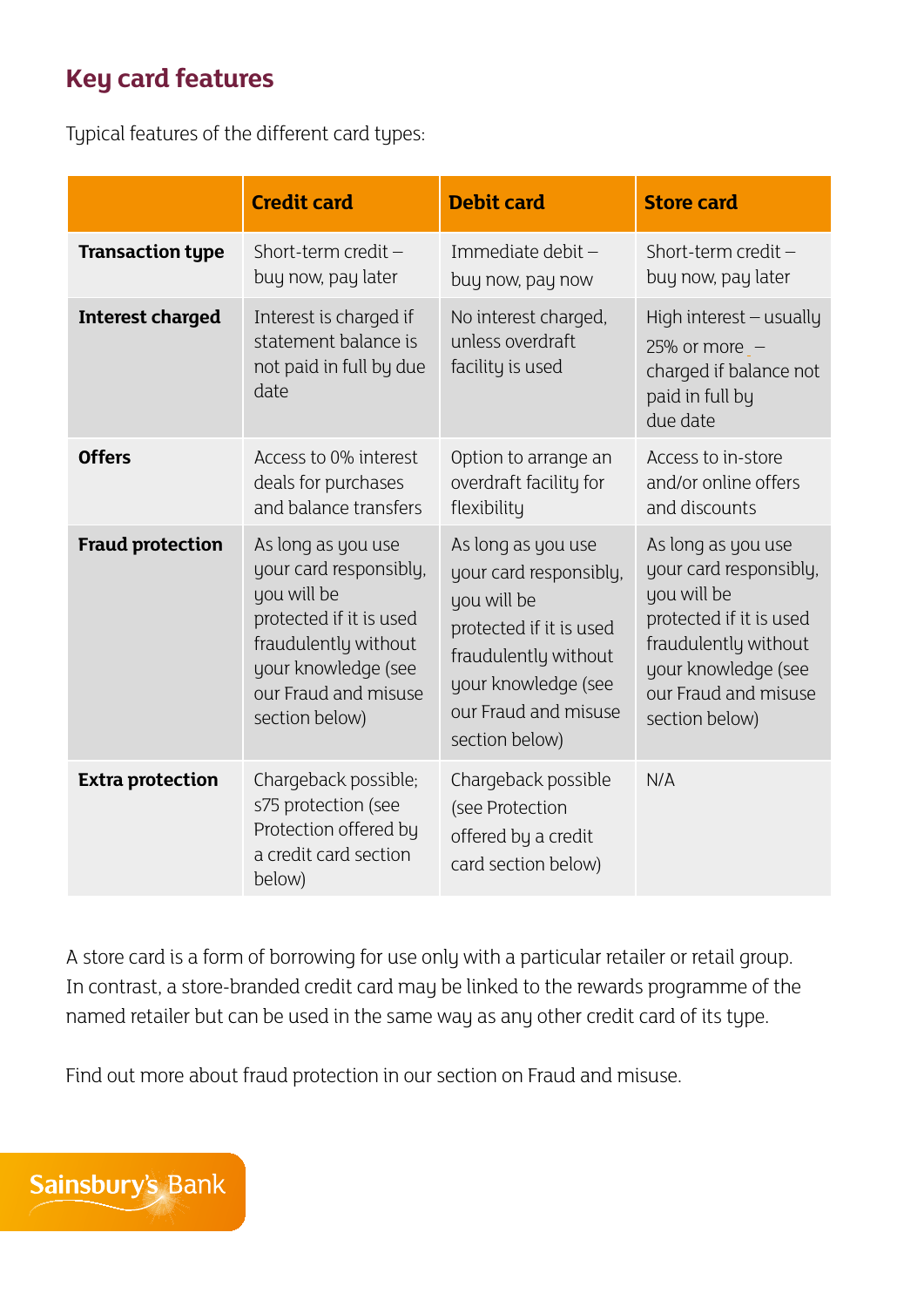# **Using a credit card**

You can use a credit card to pay for all sorts of purchases – whether goods or services – made in person, by phone or online. All but the smallest businesses tend to be set up to take payment by credit card, although not all credit card types are equally widely accepted. Look for the logos when you shop to see where you can pay using your credit card type.

When paying in store, you will be asked to insert your credit card into a card reader to make your purchase. Or the sales assistant may do this for you, in front of you. To protect your card from being used fraudulently, it's important not to let it out of your sight. Restaurants should bring the card reader to your table.

The card reader will prompt you to check the total amount of the transaction. Once you have accepted this, you will be asked to enter your PIN. (In a restaurant, there may be another step in between, to allow you to add a gratuity.) Keeping the screen covered while you do so can help to ensure the security of your credit card.

When making purchases online or over the phone, you will usually be asked for the:

- long number on the front of the credit card
- name of the cardholder, exactly as printed on the card
- card expiry date
- card security code (CSC) also known as the card verification code (CVC) or card verification value (CVV) – the last three digits on the signature strip on the back of the card.

Making use of free additional online security measures like [Verified by VISA](http://www.visa.co.uk/products/protection-benefits/verified-by-visa/how-to-use-verified-by-visa), [MasterCard SecureCode](http://www.mastercard.co.uk/securecode.html) and [American Express SafeKey](http://www.americanexpress.com/uk/content/membership-benefits-cardmember/american-express-safekey.html) can give you extra peace of mind when paying by credit card online. Each of these systems adds an extra authentication step when checking out, making your online transactions more secure.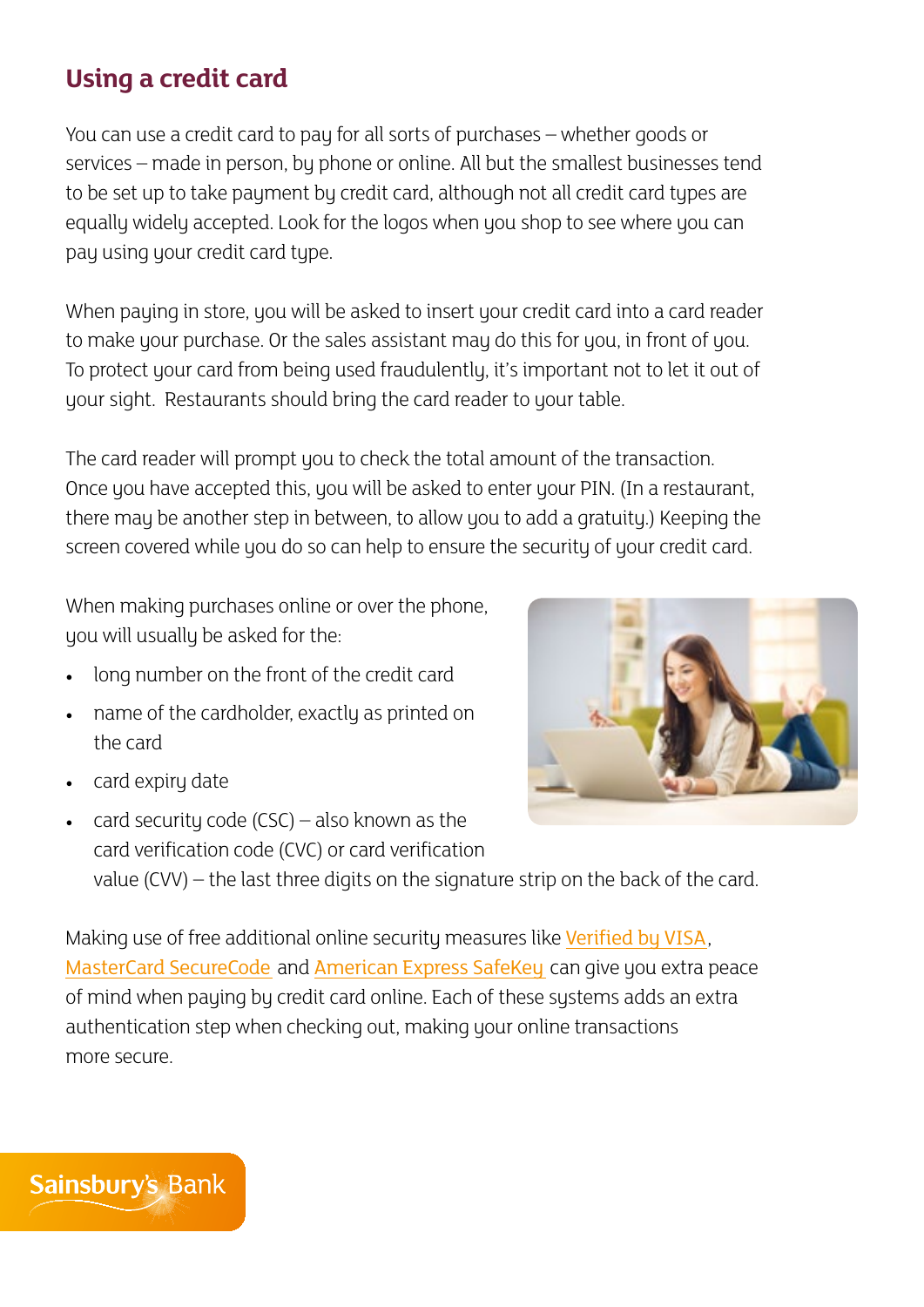Many online retailers will prompt you to use the relevant system when checking out with your credit card. To do so, all you need to do is register an authentication code of your choosing with the security system. You can then use this code to verify all future online transactions made using the same card and online security system.

Using your card provider's particular online security system will also protect you from liability if your card is used fraudulently.

When making a reservation – for example, for a hotel or a place on a course – your card may be 'pre-authorised' for the full amount of the booking. Pre-authorisation is a check to make sure that the credit card you are using is valid and has not



been reported as lost or stolen. While the pre-authorisation amount won't be debited from your account until you make the actual payment, it will be reflected in your available balance.

Pre-authorisation is useful because it means that both parties know in advance that you have the available funds to pay. You can still withhold final payment, however, if you find on arrival that your room isn't up to scratch. for example.

# **Protection offered by a credit card**

When you use a credit card, you are protected under [Section 75 of the Consumer](http://www.legislation.gov.uk/ukpga/1974/39/section/75)  [Credit Act](http://www.legislation.gov.uk/ukpga/1974/39/section/75) for purchases where a single item or service costs between £100 and £30,000. You don't have to have paid for the purchase in full using your credit card – you will be protected even if you pay just a small sum towards the total with your credit card e.g. a deposit.

This means that where you've paid for goods or services and the provider breaches the contract – for example, the ordered item doesn't arrive or a travel operator goes into insolvency – your credit card provider is jointly liable with the retailer or trader for refunding the sum paid. Find out more from [Which?](http://www.which.co.uk/consumer-rights/regulation/section-75-of-the-consumer-credit-act)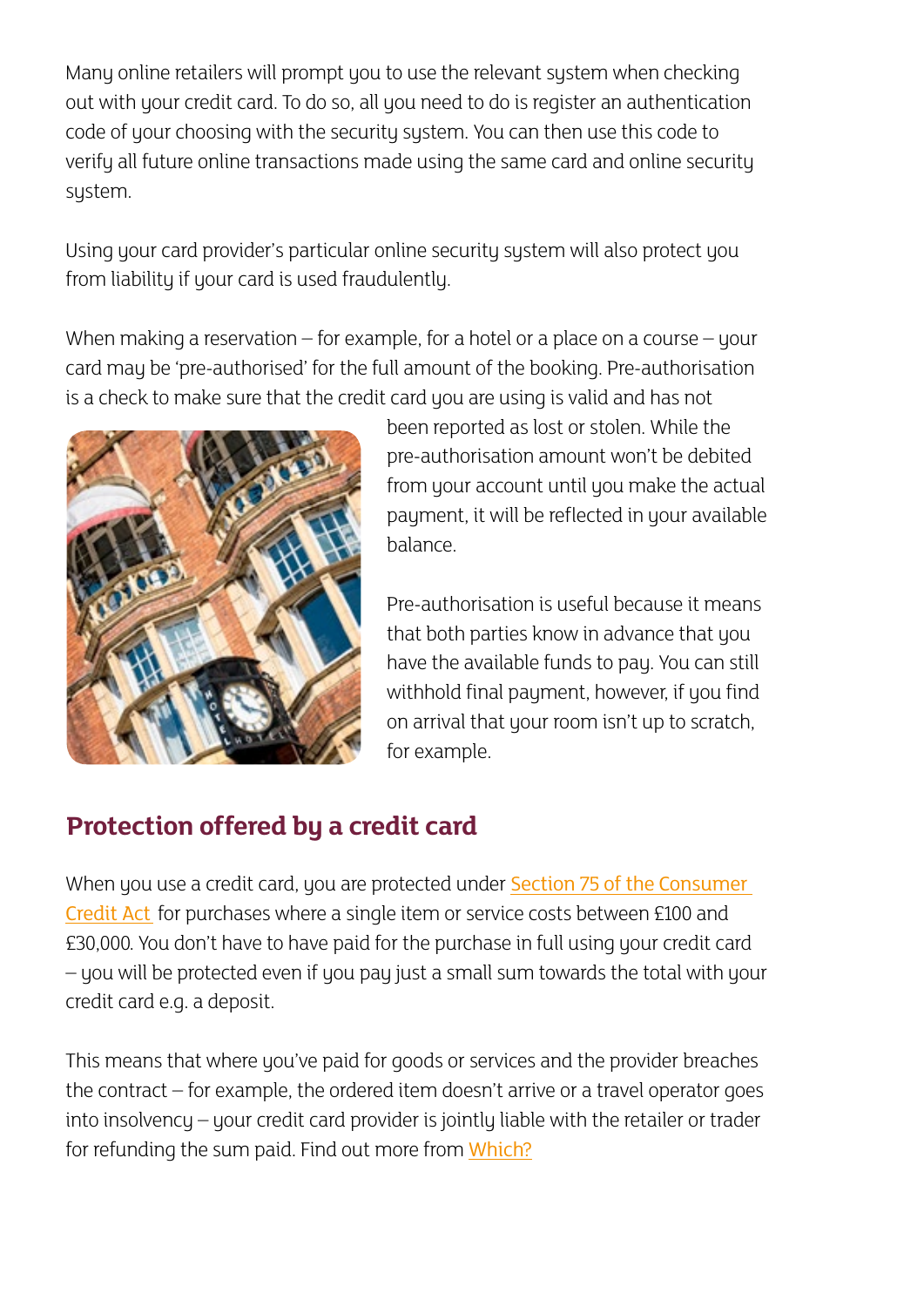You may have extra protection if your card issuer operates a 'chargeback' scheme. This lets you have a transaction reversed – and your card refunded – under certain circumstances. It may be that the retailer or trader you've bought from is no longer in business, or the goods or services that you've bought are faulty, not as described or fail to turn up.

Banks and credit card providers don't need to offer a chargeback scheme by law, but most do. It can be especially useful where a retailer or trader disputes that there is a problem. You can request a chargeback for credit card or debit card transactions and, unlike the Section 75 rules, a chargeback may be applied to transactions of less than £100.

# **Finding the right card for you**

### **Annual percentage rate (APR)**

Credit card providers' terms can vary widely and it can be difficult to compare cards on a like-for-like basis. This is where the annual percentage rate (APR) comes in.

The APR takes into account both the annual interest that will accrue when borrowing a set sum and also any charges such as upfront fees involved. If you're especially interested in a balance transfer or using a credit card for cash advances, look for the relevant APR for these kinds of spending.

Comparing the various APRs can help you to decide which of the many credit card deals out there might be best for you – although other factors like available rewards will also affect how much interest is paid. Credit card comparison sites can narrow down the choices for you.

Always check the APR you are offered when accepted for a credit card, as it could be different to the advertised deal. This is because your credit history will affect the particular terms that a credit card provider is prepared to offer you. (See more on this in the: Check the terms before you sign section below.)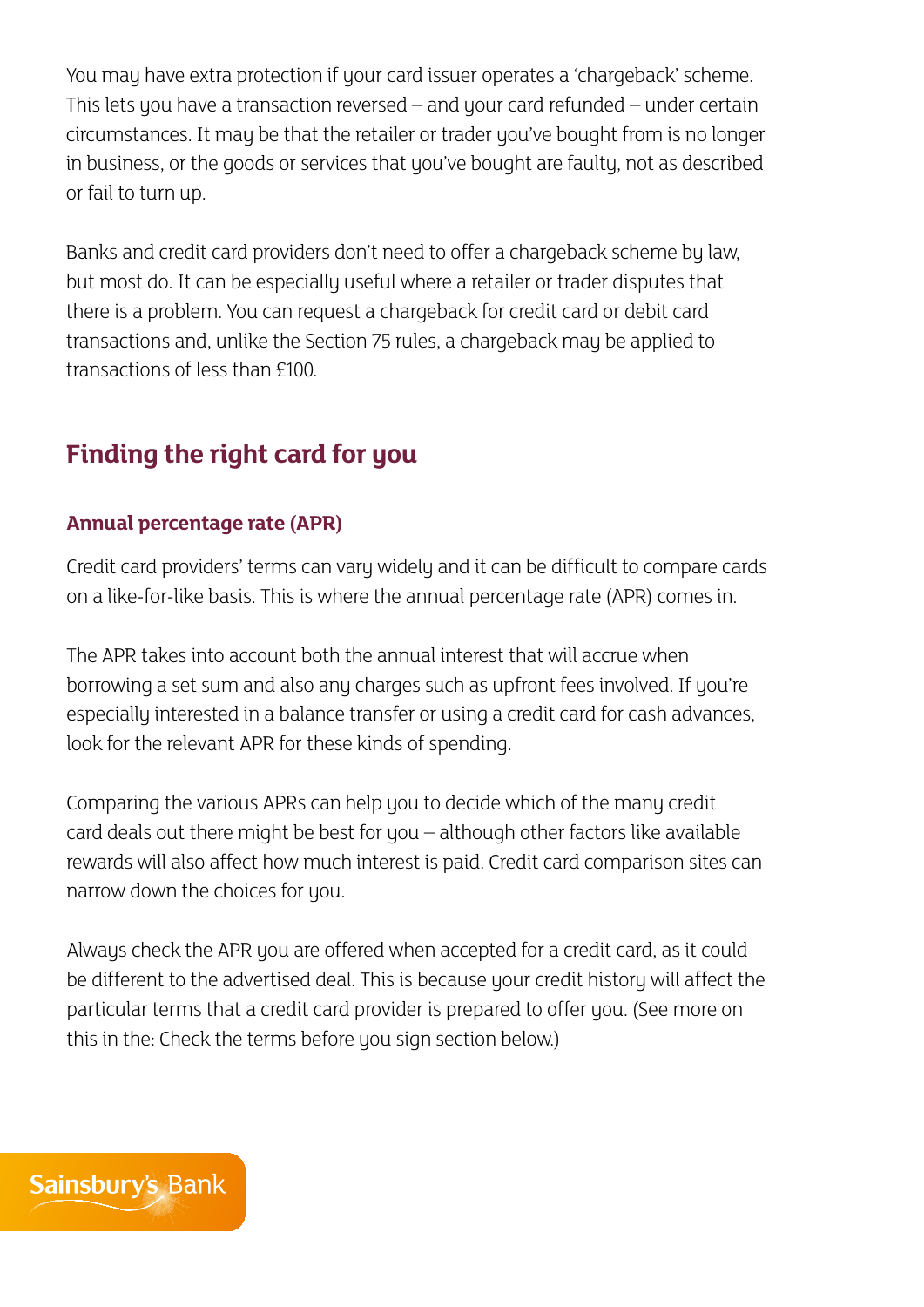If you intend to keep your card after an initial 0% interest deal expires, be aware of the long-term APR that will apply.

The APR for a 'credit builder' card will typically be much higher than for a standard credit card. Credit builder cards are aimed at individuals who have been turned down for a standard credit card because of a poor credit history. It may be possible to build a better credit score if the credit builder card is used responsibly.

### **Purchases**

You may spread the cost of a large purchase with a card that offers 0% interest on purchases. The interest-free period begins from the date you open the credit card, not the date you first use it.

### **Balance transfers**

You can shift an existing credit card balance onto another credit card using a balance transfer deal. This could be useful if the deal offers a better long-term APR or interest-free period, as it could help to manage the cost of borrowing.



It's a good idea to find out if any balance transfer fees apply, as some providers charge a percentage of the balance to be transferred. For more information, check out our ['What is a balance transfer?'](http://www.sainsburysbank.com/credit_cards/what-is-a-balance-transfer.shtml) quide.

### **Cash advances**

You may be able to withdraw cash at an ATM using your credit card. This is called a cash advance.

It is also considered a cash advance when a credit card is used to:

- pay a mortgage or other loan repayment
- place a bet or gamble

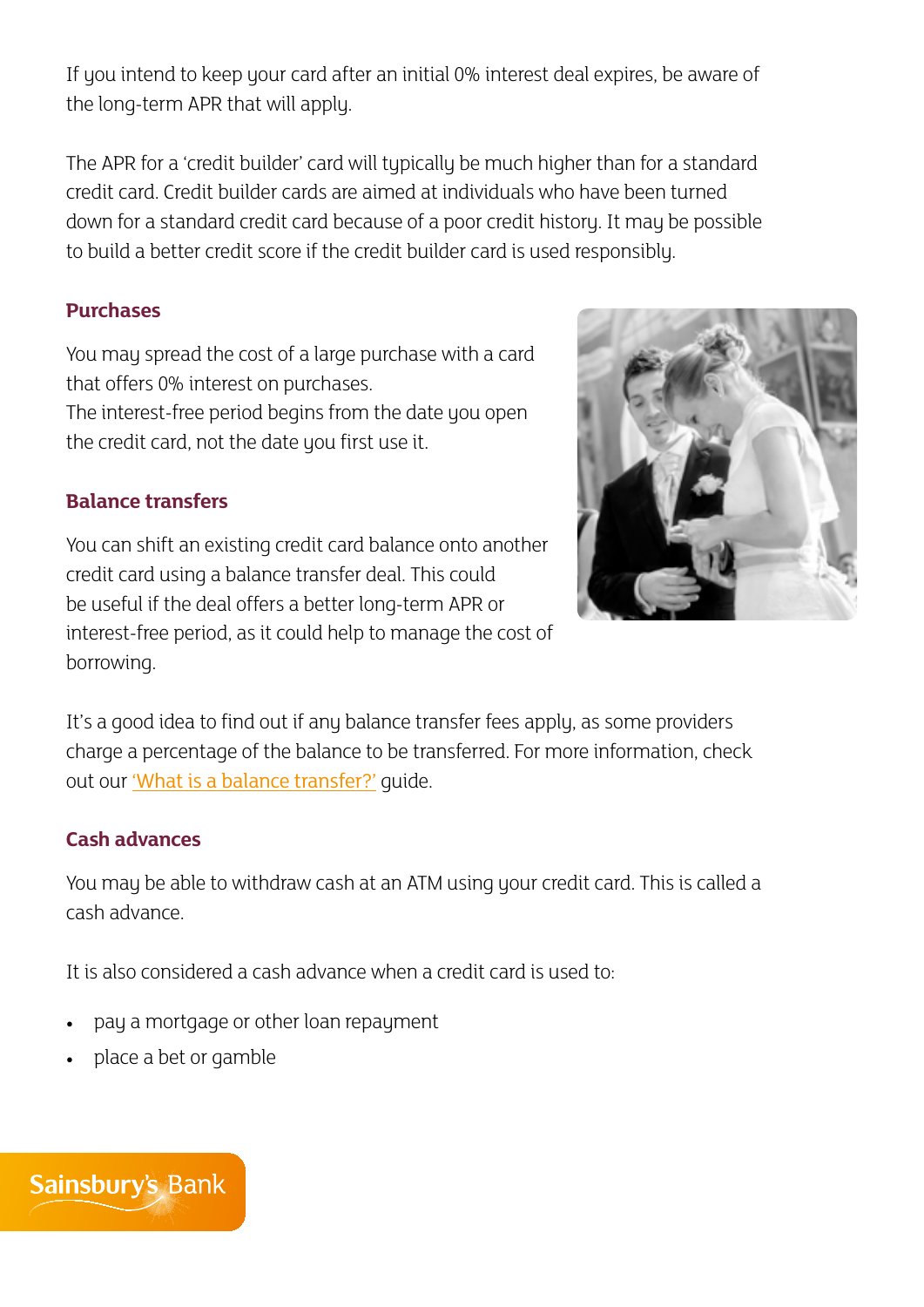- buy foreign currency or Travellers Cheques
- transfer money to a bank account electronically.

Find out what rates and fees may be applied to cash advances before using your card in this way.

### **Credit limit**

Your credit limit is the total amount you can spend on credit using your card. This is based on your credit score and will normally include a separate cash advance limit. You will incur penalties if you exceed your credit limit or if payments to retailers or traders are returned because you don't have enough available credit.

#### **Cashback and rewards**

By using your credit card and paying off the balance in full every month, you may be able to earn rewards without accruing any interest. You could earn regular cashback, retail vouchers or loyalty programme points depending on which credit card you choose.



### **Fees and charges**

Check your credit agreement to understand what fees and penalties apply, for example, if you use your credit card abroad or are late with a repayment. Your credit card supplier should be as transparent as possible with fees and terms and conditions.

If you use your credit card outside the UK, you may incur overseas spending charges for each transaction – whether it's a cash advance or a regular purchase so make sure you check before you go.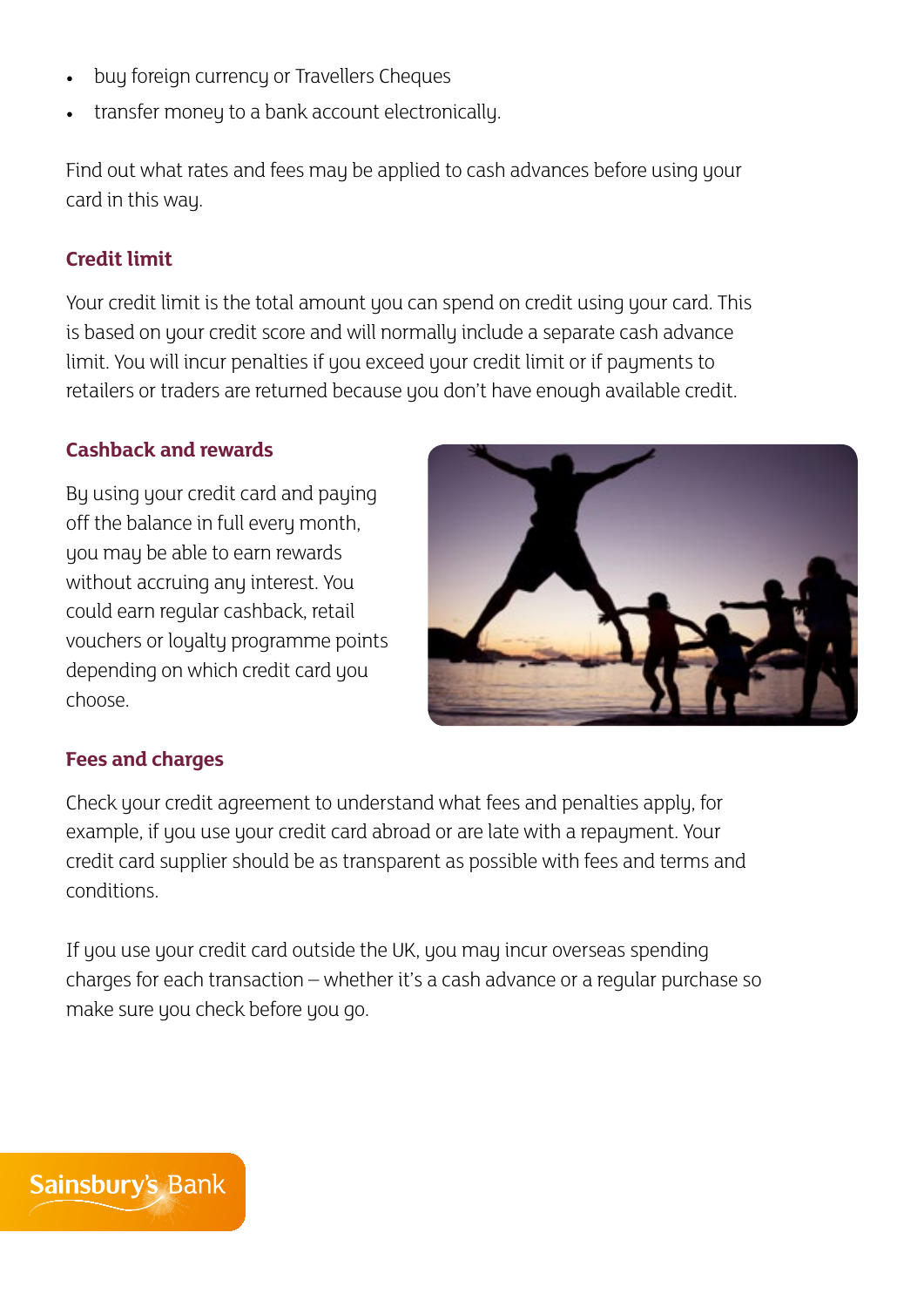# **How to apply for a credit card**

You may apply to any credit card provider for a credit card – you don't have to go to your existing bank.

Carry out thorough research to find the credit card that is right for you and make sure you know what's involved before proceeding with any quote or application. Even getting a quote can sometimes involve a credit check, and being turned down for credit or making multiple applications may impact your credit score. (See below for more details.)

You can apply for a credit card for yourself only or for yourself plus an additional cardholder. If you make a joint application, the credit check will apply to both applicants.

### **Application details**

As well as your name, current address, phone number and other standard personal details, you will most likely be asked for your address history (usually for the last three years), employment status and length of time with current bank, plus details of any balance transfer to be applied to the new credit card.



### **Where to apply**

You can generally apply online and get a decision in a matter of minutes. It's also possible to apply for a credit card over the phone, by post or in person.

### **How will your credit score affect you?**

Your [credit score](http://www.sainsburysbank.co.uk/library/default/resources/guide-to-managing-and-improving-your-credit-score.pdf) is a rating that corresponds to how 'creditworthy' banks and other financial organisations believe you to be. A credit card provider will refer to your credit score to decide whether to offer you credit and, if so, on what terms.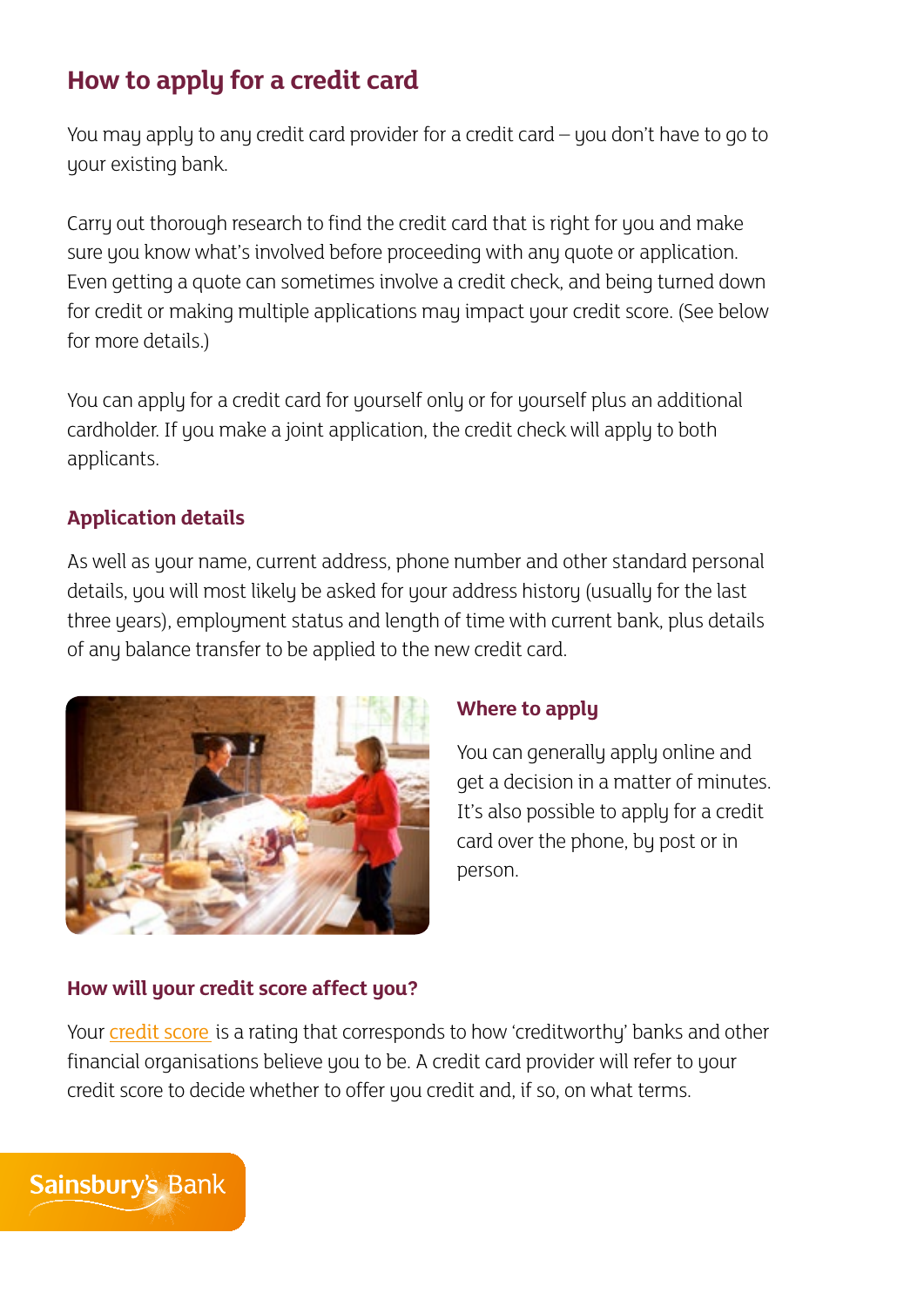Your credit score is generated using the information in your credit report, which the credit reference agencies compile and update. A credit score can range from 0 (poor) to 999 (excellent).

A good credit score is likely to result in you being accepted for credit, with favourable terms.

A poor credit score is likely to result in you being refused credit or offered less attractive terms.

It's possible to apply for a 'credit builder' credit card to help improve a poor credit score. You may have a poor credit score simply because you don't have a credit history.

### **Check the terms before you sign**

Always check the terms before you sign. The APR you are offered may be different to the deal advertised because of your credit history, including:

- payment history
- amounts you already owe
- length of credit history
- • number of new accounts
- • types of credit in use, e.g., mortgages, loans, store cards, other credit cards.

# **Managing the credit card responsibly**

Check your statement every month. Contact your credit card provider immediately if there has been any activity that you do not recognise.

### **Making repayments**

You can choose to repay your statement balance in full or in part each month, but the minimum payment amount must be met monthly.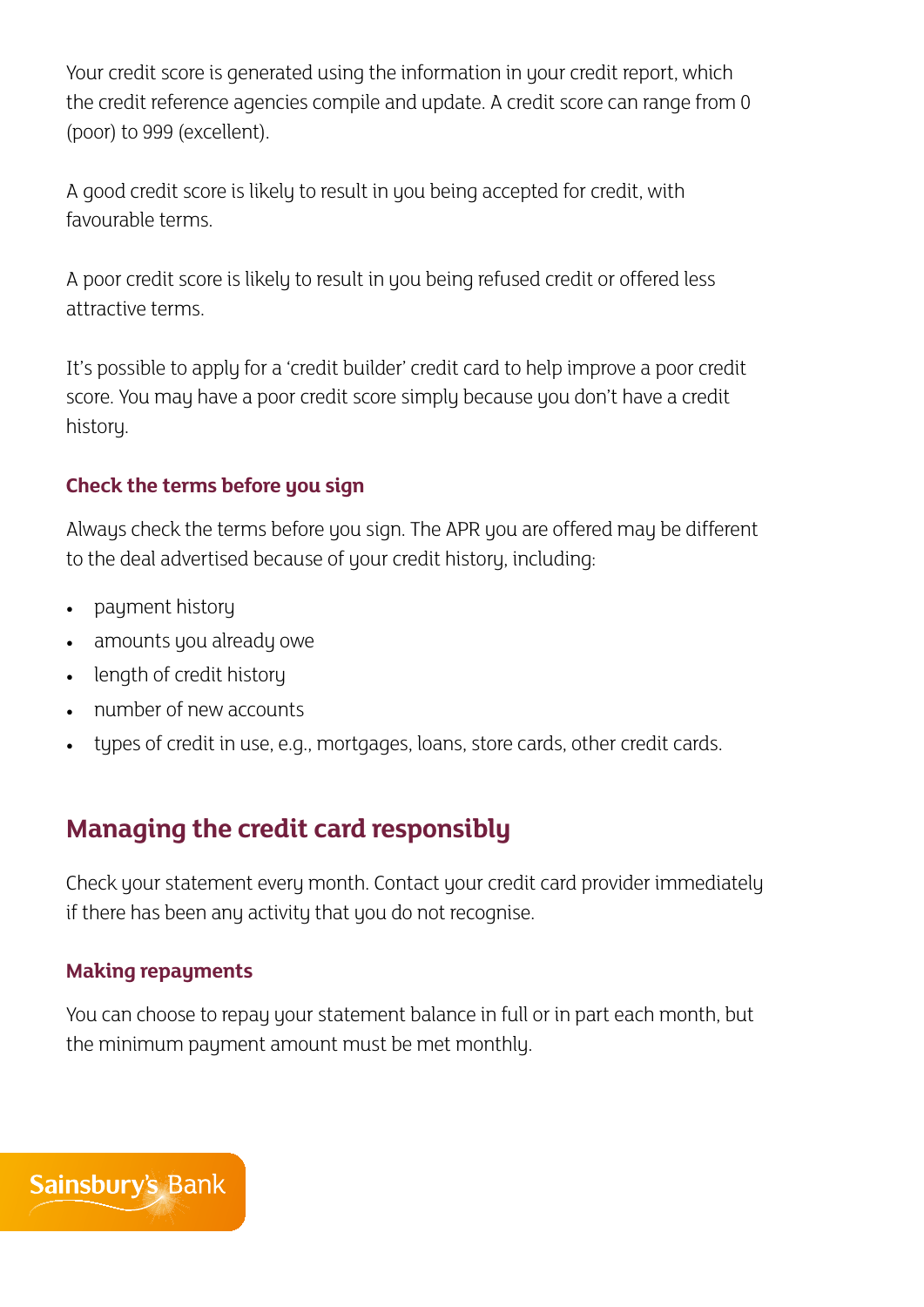If you're not currently on a 0% interest deal, interest will accrue if you do not pay off your statement balance in full by the due date.

It's important to prioritise the repayment of debts if you have more than one credit card or loan. Over the long run, it will be less expensive to repay the debt that attracts the highest interest first.

Since 2011, credit card providers have had to apply repayments to any outstanding balance starting with the highest interest element of the debt. For example, if cash

advances made using your card attract a higher interest rate than purchases or balance transfers, your repayment amount will be applied first to any sum relating to cash advances. Any remaining repayment amount will then be applied to the particular element of debt  $-e.q.,$ purchases or balance transfers – that attracts the next highest rate of interest.



#### **How to pay**

Your credit card statement will give you options of how to pay.

One option is to set up a direct debit. This might be particularly helpful if you have more than one credit card to keep track of. You may arrange to pay a variable amount each month – either the minimum amount or the balance in full on your latest statement – or specify a fixed amount that you'd like to pay every time.

You can also make repayments using your online banking service or by setting up a standing order. Generally it's also possible to make repayments direct to your credit card provider over the phone and/or online using a debit card.

It may also be possible to pay by cheque, at a branch or even by mobile phone.

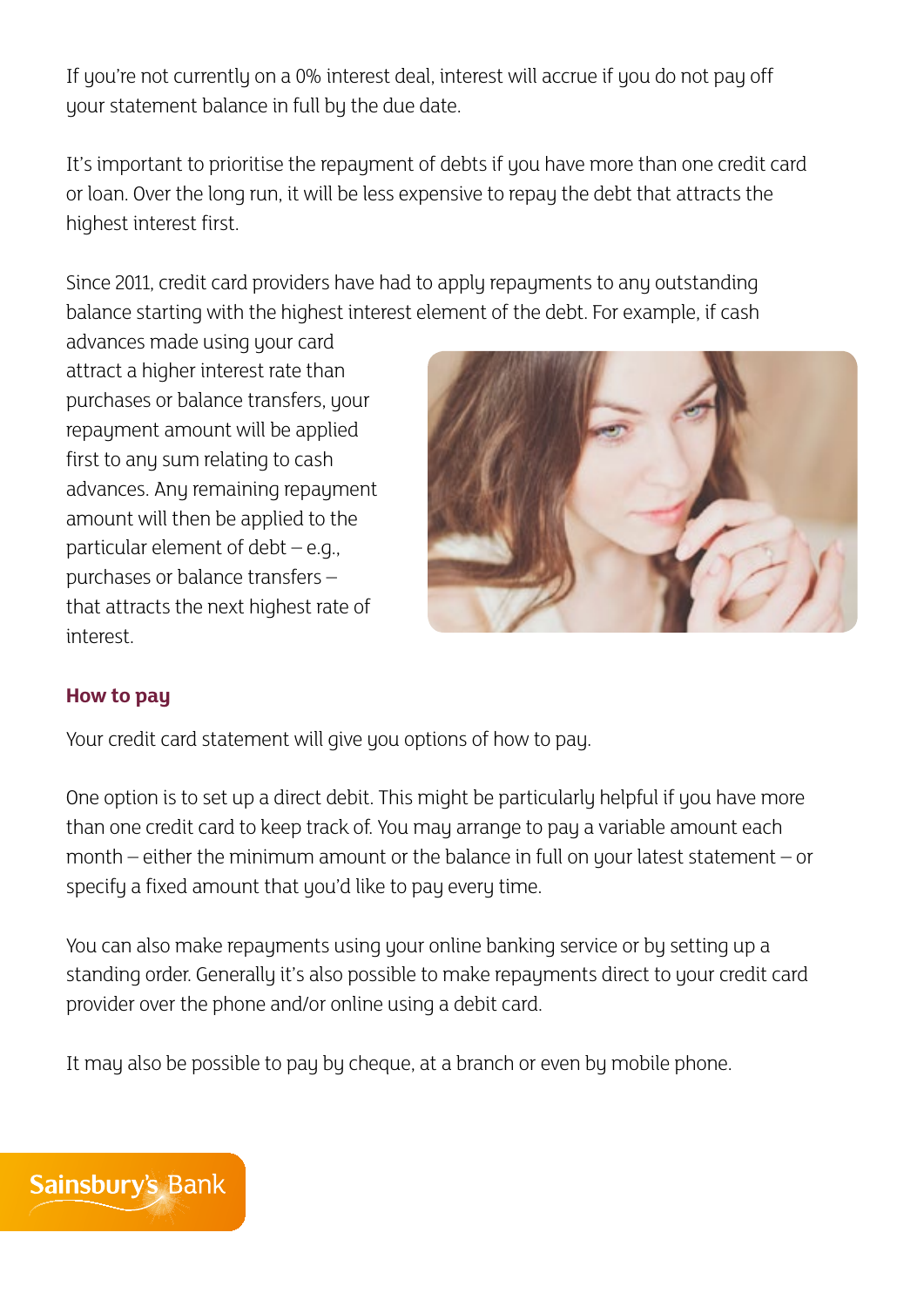### **Debt**

If you're struggling to make monthly repayments, contact your credit card provider in the first instance. You may be able to arrange different terms until you get back on track.

Impartial debt advice is available from the Money Advice Service and Citizens Advice.

# **Fraud and misuse**

To protect yourself from liability if your card is used fraudulently, you (and any additional cardholder) must act with reasonable care whenever you use it.

Keep your card safe and never write down or tell anyone your PIN. If your credit card is lost or stolen, you must tell your provider immediately. If you do not, you may be liable for at least the first £50 of any fraudulent transactions.

Using your credit card provider's 3D Secure system (or equivalent online security system) when shopping online will also protect you from liability if your card is used fraudulently.

Carefully dispose of receipts, old statements you no longer need and any other documents containing credit card details. This can help to protect you against identity theft and fraud.

Unusual activity on your card may be refused and this can trigger a call from your provider's fraud team. To prevent genuine transactions from being stopped, you can advise your provider in advance if you plan to make an unusually large purchase or use your credit card abroad.

A well-managed credit card may help you to manage your spending, especially large, unexpected or emergency purchases. A credit card can offer short-term, interest-free borrowing on an ongoing basis and sometimes for an extended period. You may be able to earn cashback or rewards at the same time.